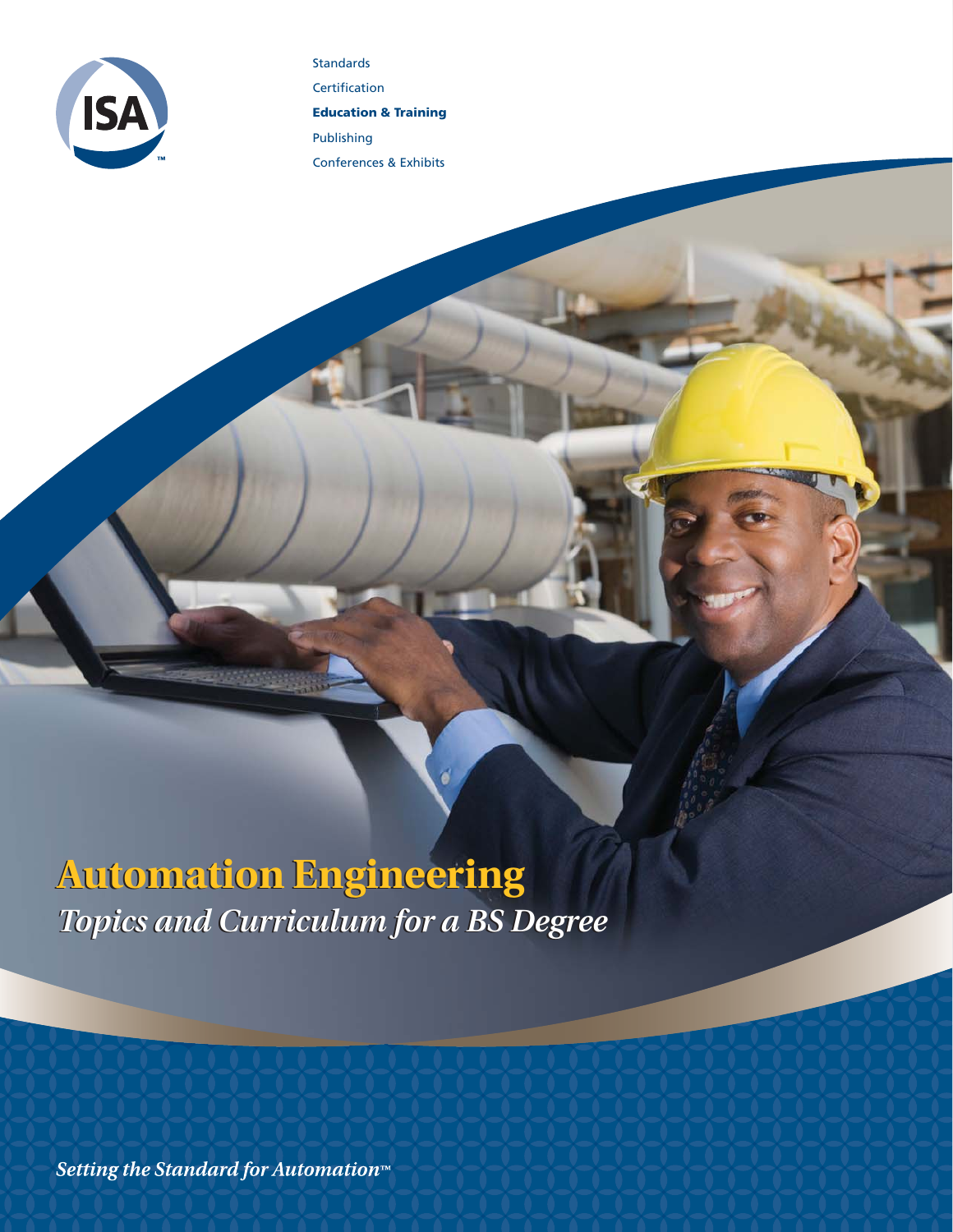## **Automation Engineering—Model Curriculum**

## **Mission**

Develop human resources who will use automation engineering to contribute to human welfare. In addition, the broader departmental mission includes the development of professional knowledge to improve the discipline and the infrastructure by which automation engineering contributes to human welfare.

## **Educational Objectives**

Within the first few years after graduation, BS graduates will possess:

- **Competencies** Adequate skills in tools and techniques that are fundamental to the job, many of which need to be learned after graduation.
- **Professionalism** Partnership in the mission and human context of the enterprise, including ethics, effectiveness, initiative, creativity, critical thinking, and awareness of the broad context of the detailed work.
- **Balance** A wise self-direction to life, community, and health. This includes a self-view that finds the right balance between personal choices and that energizes and enables self and others.

## **Program Outcomes**

Upon graduation BS students will have:

- An ability to apply knowledge of mathematics, science, and engineering
- An ability to design and conduct experiments, as well as to analyze and interpret data
- An ability to design a system, component, or process to meet desired needs
- An ability to function on teams with diverse members
- An ability to identify, formulate, and solve engineering problems
- An understanding of professional and ethical responsibility
- An ability to communicate effectively
- The broad education necessary to understand the impact of engineering solutions in a global and societal context
- A recognition of the importance of, a need for, and an ability to engage in life-long learning
- A knowledge of contemporary issues
- An ability to use the techniques, skills, and modern engineering tools necessary for engineering practice

## **Unique Essence**

Automation engineering (AE)'s unique aspect is that it focuses on the specification of an algorithm and its implementation that makes a system evolve in a desired manner in time or stages. Dynamic modeling of continuous, batch, staged, discrete, robotic, machining, electronic, and stochastic processes; and nonlinear, constrained, or multivariable optimization over a time horizon would characterize requisite math and analysis skills. Knowledge of all dynamic systems (mechanical, electrical, and chemical) would characterize the required application scope.

Essential to designing the algorithm, AE students must be able to model dynamic and stochastic behavior of a variety of mechanical, electrical, and process units. In addition, AE students must be able to integrate unit models into a system dynamic model. AE students must understand all of the desired attributes for system behavior, many of which are conflicting and which are subject to various external situations, internal stages, and constraints. AE students must be able to define a control strategy that optimizes the variety of desired attributes over a future time horizon.

Essential to algorithm implementation, AE students must understand the devices, computers, and networks from all aspects—hardware, software, operating systems, networking, database management, and analog and digital communication protocol. Implementation includes the design of a control system that provides reliability, security, failure robustness, loss prevention, safety, operatorfriendliness, self-diagnosis, and management support. AE students must be able to include the automation devices and algorithms in the dynamic system model and simulate the system behavior.

Essential to automation sensing, AE students must be able to calibrate measurement systems, construct algorithms for inferential assessments of quality, and construct perception algorithms such as vision and health monitoring.

AE students must be able to assess all aspects of the economic impact of automation and determine the balance of complexity and benefit. AE students must be able to manage an automation project in a manner that is consistent with objectives within a human enterprise. This would include compliance with codes and regulations, effective teamwork, planning, communications, creativity, credibility, and quality management.

While there is a control course in most of the Chemical Engineering (ChE), Electrical Engineering (EE), and Mechanical Engineering (ME) degree programs, these courses barely reveal the tip-of-theiceberg in one discipline—control as a concept and its primitive strategies—and do not adequately prepare graduates for a career in automation. The AE program will cover breadth of applications (mechanical objects, electronic behaviors, and process units) and will provide discipline depth—including nonlinear, MIMO strategies for constrained processes and the implementation practice with hardware and software.

An AE degree program could evolve into separate tracks for **manufacturing automation** (robotics, motion control, CNC, PLC, CAD/CAE/CAM/CIM, freeform fabrication), **process automation** (DCS, analysis, model-predictive), **manufacturing information technology** (IT) (MES, business system integration), and perhaps **economic and natural processes** (traffic, scheduling, dam management, prime interest rate, etc.).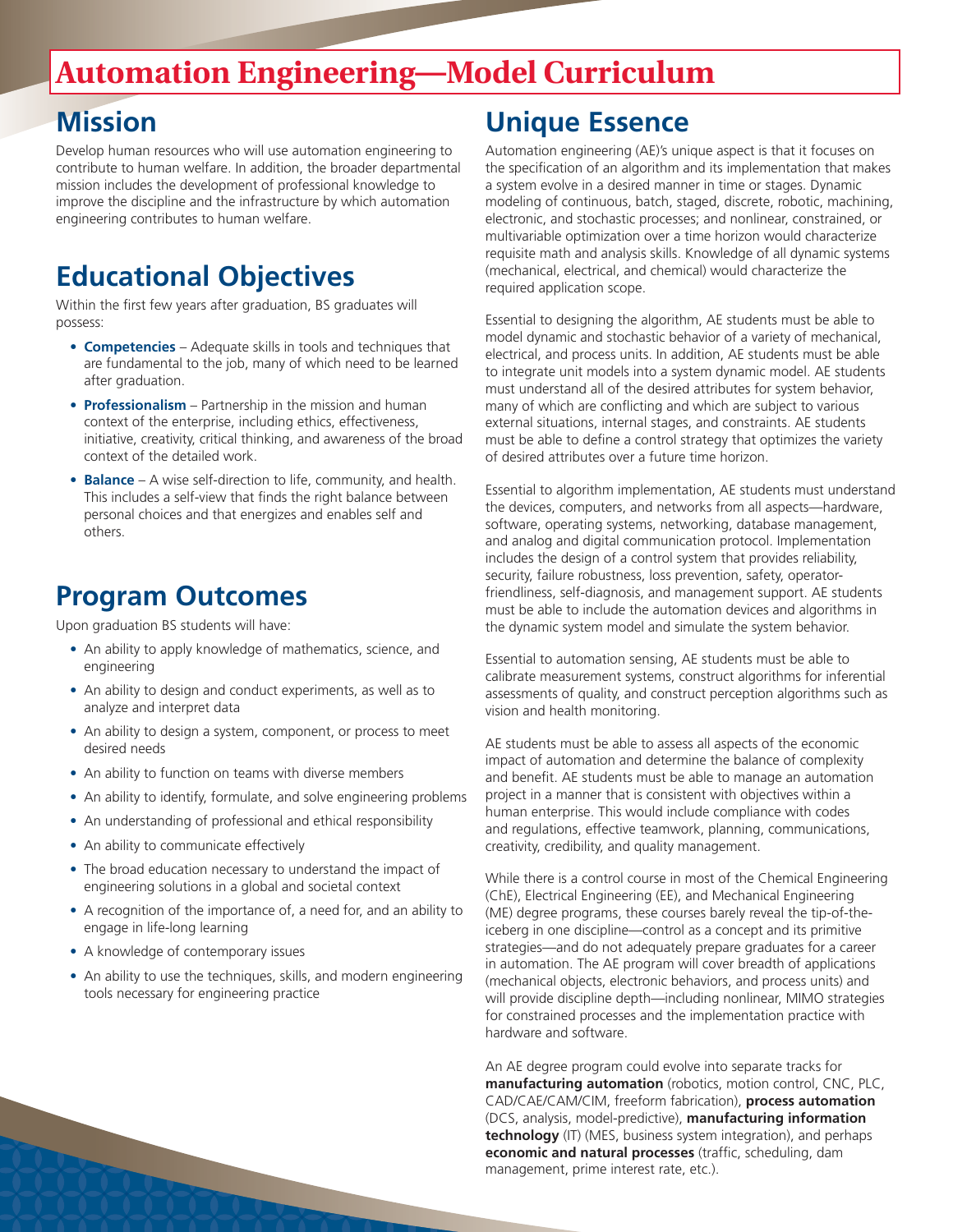## **Sample Curriculum Courses and Topics** SCH = Semester Course Hours

### **General Education – 33-SCH**

### **Composition I & II or Technical Writing or Speech – 6-SCH**

Goal: effectiveness in communication

### **Humanities** – **6-SCH**

Goal: understanding of mankind, art, emotion, culture, values, critical thinking, and ethics in a qualitative manner

### **Social Sciences** – **6-SCH**

Goal: understanding of mankind and relationships to economics, law, geography, politics, self and others, etc. in a quantitative manner

#### **History, Government, Law** – **6-SCH**

Goal: understanding of the reality of citizenship, mechanics, and heritage of self and others

### **Business, Legal, Global** – **3-SCH**

Goal: understanding of the environment for engineering practice **Professional Electives** – **6-SCH**

Goal: breadth of experience for utility in career or life

### **Fundamental Math and Science – 35-SCH**

### **Calculus I, II, III** – **10-SCH**

- Multi-variable, complex

### **Ordinary Differential Equations** – **3-SCH**

- Linear, Laplace, continuous

### **Linear Algebra** – **3-SCH**

- Discrete, systems, Z-transform, backshift operators, ARMA

**Chemistry I and II with labs or II and Organic with labs** – **8-SCH**

### **Physics I and II (calculus based) with labs** – **8-SCH**

### **Other Science Course** – **3-SCH**

- Biology, Astronomy, Solid State Physics, Materials Science, Modern Physics, Genetics, etc.

### **Applied Math and Science – 9-SCH**

### **Probability and Statistics** – **3-SCH**

- Probability, distributions, confidence intervals, hypothesis, regression, propagation of uncertainty, SPC

#### **Numerical Methods** – **3-SCH**

- Root finding, integration, solving ODEs, linear algebraic systems

#### **Optimization** – **3-SCH** - Multivariable, nonlinear, constrained

## **Engineering Sciences – 20-SCH**

### **Computer Programming** – **2-SCH**

**Statics** – **3-SCH**

#### **Thermodynamics I** – **3-SCH**

**Solid and Particle Dynamics** – **3-SCH**

#### **Fluid Dynamics** – **3-SCH** - Bernoulli's, flow measurement, pumps

**Electrical Circuits** – **3-SCH** - dc and ac L-R-C analysis

### **Process Material and Energy Balances** – **3-SCH**

### **Technology – 6-SCH**

### **Computer Course** – **2-SCH**

- Hardware solid state electronic devices, internal functions, A/D, and D/A
- Software operating system, digital communication protocol, wireless
- Logic devices PC, DCS, PLC
- Strong emphasis on digital communications concepts
- Digital communications applications to field communications and system
- System integration programming

### **Instrumentation Course** – **2-SCH**

- Sensor principles, transducers, signals, calibration, final elements, device dynamics

### **Devices Course (Lab II)** – **2-SCH**

- Pneumatics, hydraulics, transmitters, wireless, etc.

### **Control System Engineering – 29-SCH**

### **Seminars** – **4-SCH**

- Freshman, Sophomore, Junior, and Senior years
- Retention, advising, skill make-up, software training, preparation for next stage of curriculum, human effectiveness training, preparation for recruiting and jobs, understanding of educational objectives

### **Basics Implementation (Lab I)** – **2-SCH**

- Calibration, instruments, actuators, robotic and process dynamics, HMI
- Infused with practical issues
- Lecture and lab
- Emphasis on people effectiveness, teams, oral and written reports

### **Modeling and Control I** – **3-SCH**

- SISO, linear, standard algorithms
- Mechanical, electrical, process
- Batch stages and continuous
- Laplace discrete and ARMA models
- Symbology and communication
- Stages of operation and transitions

### **Modeling and Control II** – **3-SCH**

- MIMO and nonlinear algorithms
	- Overrides, real-time algorithms with interrupts and priorities
	- Robots, electronic, and process
	- Inferential models
	- Fuzzy, neural net, first principles models

### **Modeling and Control III** – **3-SCH**

- Model predictive, optimal, coordinated, supervisory levels
- Quality management, SPC, 6-sigma
- Perception, vision, failure detection
- Validation

### **System Reliability/Security/Safety** – **3-SCH**

- Analysis of vulnerability and risk, prevention systems, fault tolerance, and codes and standards for systems and products

### **System Dynamics and Simulation** – **3-SCH**

- Complex systems with real-world behaviors: chemical, manufacturing, heat,
- aero, economic, drying, batch, robots, stochastic, etc.
- Phenomenological and empirical modeling

### **Knowledge Engineering** – **3-SCH**

- Health and condition monitoring, perception, learning systems, data mining, autonomy, database management

### **Capstone Implementation (Lab III)** – **2-SCH**

- Design, implementation, tuning, performance analysis of control systems
- Infused with practical issues
- Lecture and lab
- Emphasis on people effectiveness, teams, oral and written reports

### **Capstone Control System Design** – **3-SCH**

- Paper project
- Practical issues: simulation of strategy effectiveness, sizing devices, reliability, costs, operator training, etc.
- Emphasis on Project Management: people effectiveness, teams, oral and written reports, economic assessments, planning